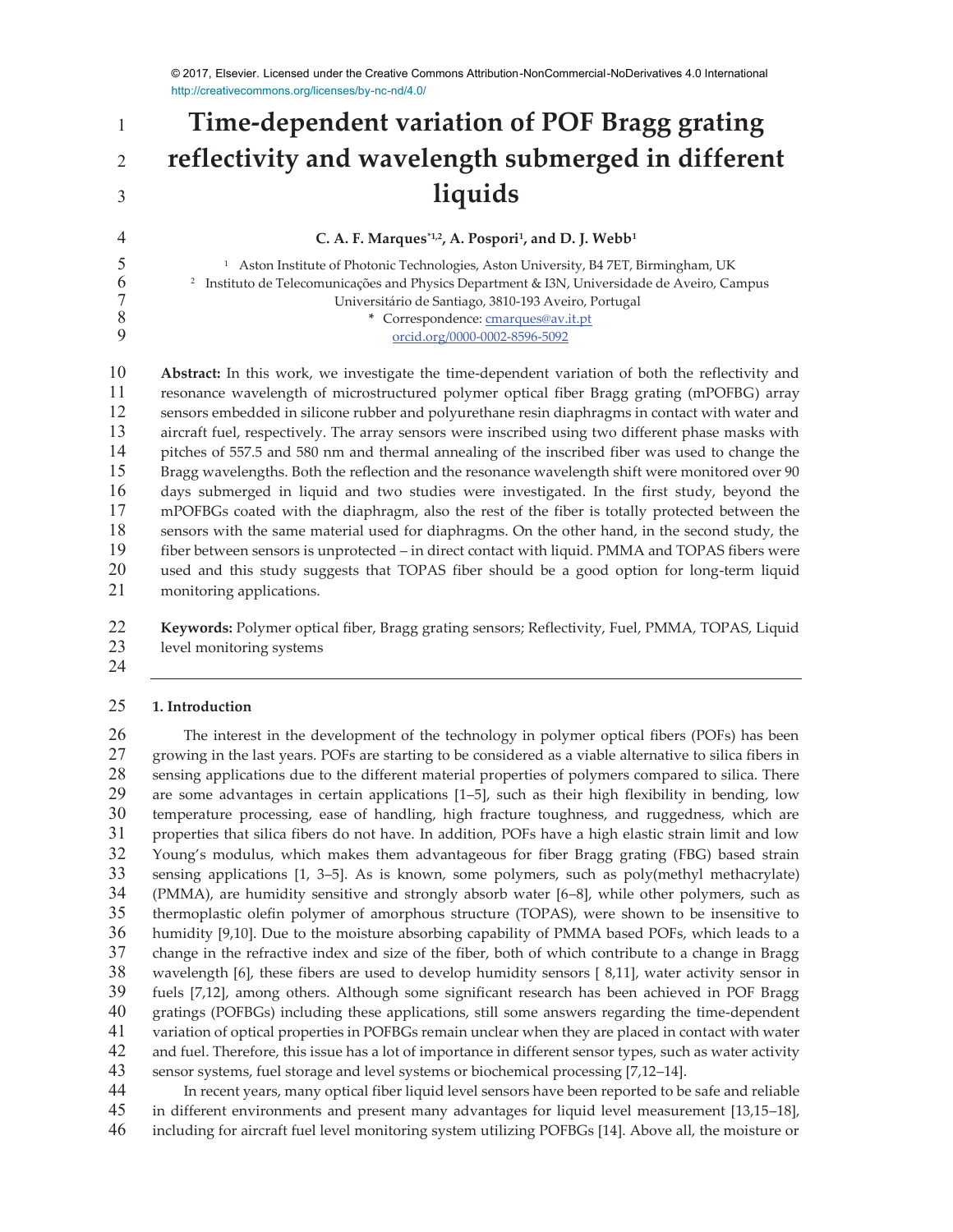water mixed in the fuel will have little influence on the optical fiber liquid level sensors. However, most of these sensors have not been commercialized, as an alternative to the traditional liquid level sensors based on electro-mechanical techniques, because they exhibit some drawbacks, such as low sensitivity, limited range, long-term instability, limited resolution, high cost, or weakness. In addition, any sensors that involve direct interaction of the optical field with the fuel (either by launching light into the fuel tank or via the evanescent field of a fiber-guided mode) must be able to cope with the potential build up of contamination – often bacterial – on the optical surface. Recently, we have presented new approaches for liquid level sensor systems [13,14], which may overcome these drawbacks but some additional studies need to be investigated and discussed about their time-dependent variation of the POFBGs' optical properties.

In this paper, a detailed study the time-dependent variation of both the reflectivity and 58 resonance wavelength of microstructured POFBG (mPOFBG) array sensors is reported. The mPOFBGs are embedded in silicone rubber and polyurethane resin diaphragms and placed in contact mPOFBGs are embedded in silicone rubber and polyurethane resin diaphragms and placed in contact with water and JET A-1 aircraft fuel, respectively. These array sensors are based on mPOFBGs inscribed in the same fiber spatially separated by 15 cm in the 850 nm spectral region. Both the reflection and the resonance wavelength shift were monitored over 90 days and two studies were made: first study - beyond the mPOFBGs coated with the diaphragm, also the rest of the fiber is totally coated between the sensors with the same material; second study - the fiber between sensors is uncoated (in direct contact with liquid). PMMA and TOPAS mPOFBGs were used and studied in detail, achieving long-term drifts in PMMA, possibly due to the sensitivity of PMMA to water. In contrast, TOPAS mPOFBGs revealed a much improved behavior for long-term liquid monitoring systems suggesting a good option for this type of application.

#### **2. Sensor array fabrication**

71 Identical mPOFBGs were inscribed in a doped mPOF fabricated from PMMA – for -fabrication details see [19] – as exhibited in Fig. 1, where the transmission spectrum of one array is shown. The mPOF has a core diameter of 6 μm and an outer diameter of 125 μm. This fiber has been chosen since it benefits from much less loss in the 850 nm spectral region than at 1550 nm (low loss of 7 dB/m at 850 nm spectral region) in order to optimize the reflected peak power of all gratings whilst having a sufficiently long length of polymer fiber. Using a single 75 cm long fiber, the five multiplexed mPOFBGs are inscribed spatially separated by 15 cm, being the largest reported to-date [14]. A CW He–Cd laser with an output power of 30 mW at 325 nm was used to inscribe the gratings array in the doped mPOF. In our inscription system, this fiber has an optimum inscription time of 9 minutes. The inscription process was monitored using a super-luminescent diode from Superlum centered at 835 nm (with a power output of 1.25 mW over a spectrum width of 50 nm) and an optical spectrum analyzer (OSA) connected to an 850 nm single-mode silica coupler. To obtain five gratings with different wavelengths, two different phase masks were used with pitches of 557.5 and 580 nm and thermal annealing of the inscribed fiber was used to change the Bragg wavelengths [20]. Following grating inscriptions, the mPOF containing the FBGs was glued into demountable FC/PC connector.

For the diaphragm manufacture, the silicone rubber solution was prepared by mixing homogeneously two liquids (SILASTIC® T-4 Base and Catalyst from DowCorning Corporation) in a ratio of 100:10 by volume and curing at room temperature in 24 hours. A different material was used too, polyurethane resin from Liquid Lens is based on a mixing of two liquids - MF633 resin and 90 DK780 catalyst - in a ratio of 100:100 by volume and curing at room temperature in 8 hours (23°C, 40% RH). So, we have two types of diaphragms material to test in water and in fuel – silicone rubber and polyurethane resin, respectively. Each type of solution was poured in 50 mm diameter plastic containers with a height of 1.1 mm, in which was also placed the POF piece containing one of the FBGs array. So, we fabricated different FBGs arrays to embed diaphragms to test in water (silicone rubber diaphragms) and in fuel (polyurethane resin diaphragms). With regard to uniformity, all diaphragms obtained had thicknesses around 1.08 ± 0.01 mm, as it was measured using digital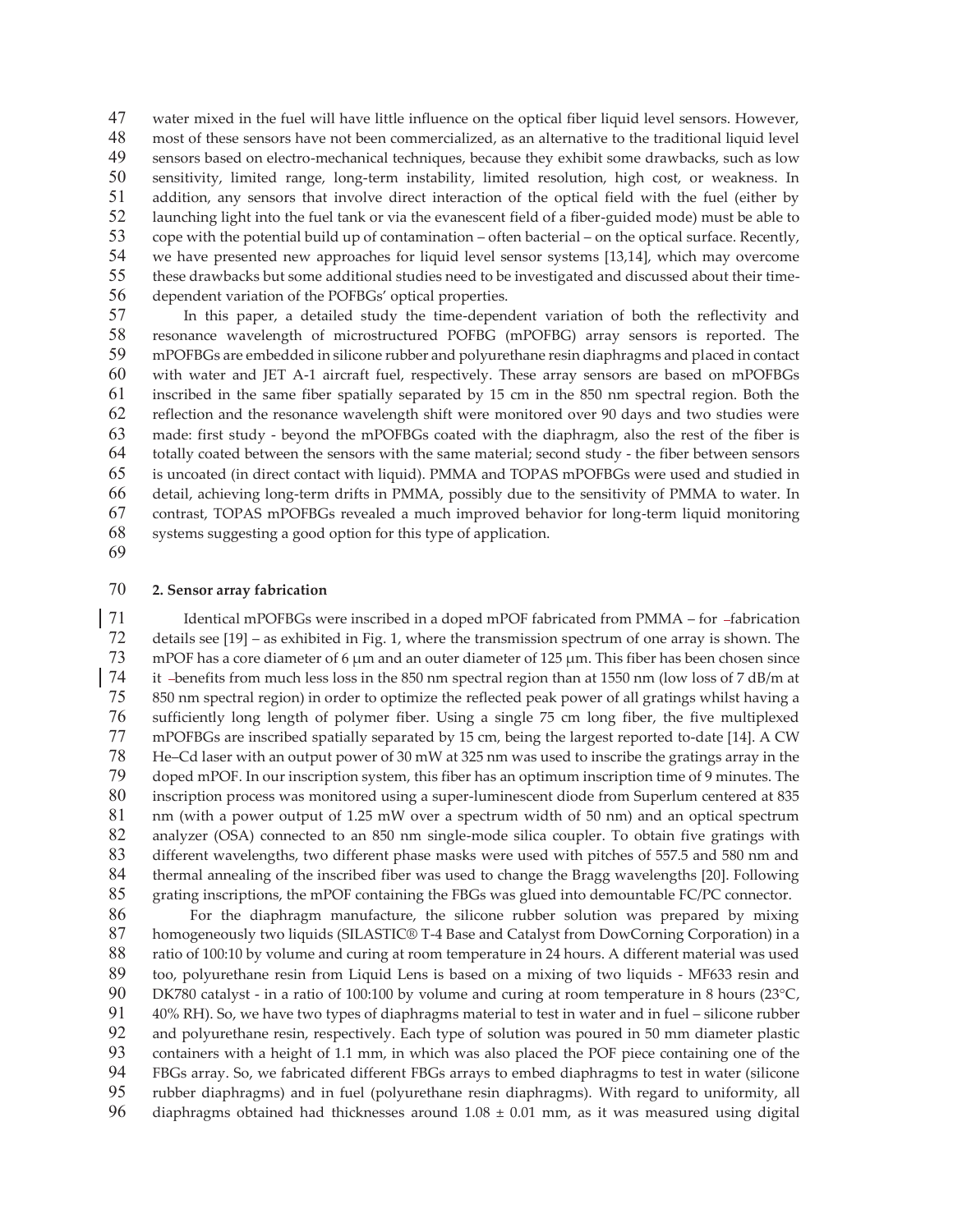calipers. Simple calculations of volume were made to obtain the same volume of solution in each diaphragm. More details of the diaphragm fabrication can be found in [13].



129<br>130

**Figure 1.** Transmission spectra of an mPOFBGs array with five multiplexed gratings. Inset: Image of the mPOF used with three-ring hexagonal cladding structure [19].

A similar design of the prototype multiple sensor configuration presented in [13,14] was used, which consists of a square acrylic tube (800 mm length), but with no windows drilled at equidistant positions along it as was done in our previous work. The reason is that sensors would suffer deformation if we have windows drilled as was used before. With no holes at the position sensors on tube, we have no influence from sensors in terms of diaphragms deformation. The configuration contains five sensors spatially separated by 150 mm (see Fig. 2 (a)). The sensors were then placed and sealed at positions. To fix the diaphragms in each position, a retaining ring was used, with the diaphragm sandwiched between the tube and retaining ring. Eight screws were used to hold the tube 125 and retaining ring together, producing a strong seal. This square tube containing the sensors is placed<br>126 inside the cylindrical tube and after that, the cylindrical tube is full of water – all sensors submerged inside the cylindrical tube and after that, the cylindrical tube is full of water – all sensors submerged in water (see Fig. 2 (a)). For fuel, the same procedure is done however, only three sensors are submerged and the fuel level is set at 40 cm (Fig. 2 (b)) due to safety reasons when is used fuels.



Figure 2. Experimental apparatus with sensors submerged in liquid: (a) five sensors in water and (b) three sensors in fuel. All sensors for both cases are spatially separated by 15 cm.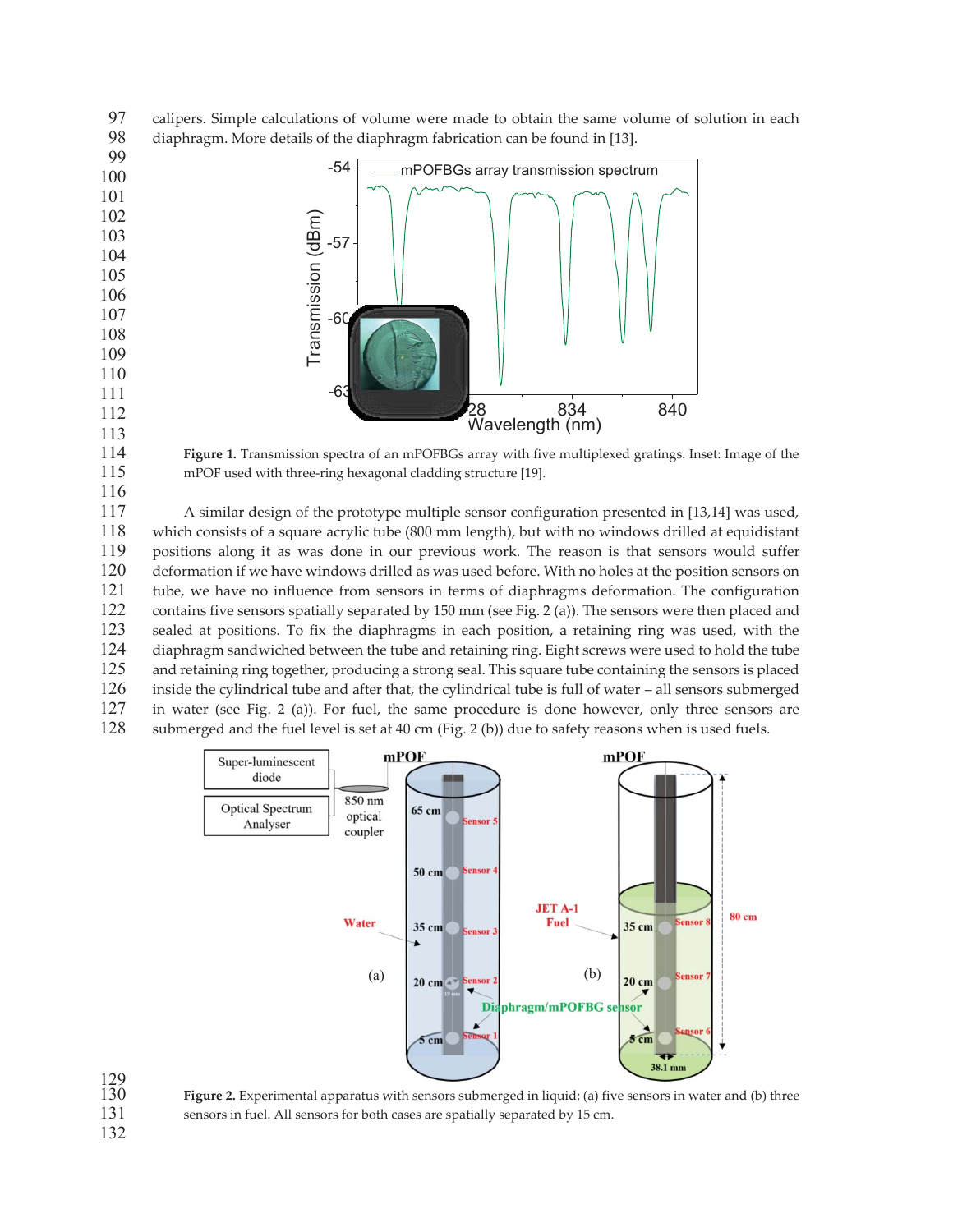#### **3. Experimental results and discussion**

Experiments were carried out to evaluate the mPOFBG variation over time, both the reflection peak and the resonance wavelength shift were recorded over 90 days with liquid tank full and two studies were made: a) beyond the mPOFBGs coated with the diaphragm, also the rest of the fiber is totally coated between the sensors with the same material used for diaphragms (no contact between liquid and fiber and for that we protected/coated these fiber parts with the same diaphragm material); b) the fiber between mPOFBG/diaphragms is uncoated or unprotected (it means that the fiber is in contact with the liquid). For that, we used our mPOFBGs embedded in silicone rubber diaphragms to test in water and polyurethane resin diaphragms to use in fuel, since previous tests revealed the silicone rubber material to be unsuitable for prolonged use in fuel [14]. Furthermore, polyurethane material has been successfully employed in our previous work [14] which shows good promise for long term use in fuel. So, we also coated the entire fiber since PMMA material has affinity to water [12,21].

The experimental data was collected from sensors – containing the sensors in water and fuel. 147 The room temperature was maintained at  $23^{\circ}$ C throughout the experiments. Figs. 3 show the case when the mPOFBGs are embedded in silicone rubber, which is water permeable [13] and thereafter placed in the water tank. It shall be noted that similar behaviors were achieved for all sensors (see Table 1) and Figs. 3 show the behavior from sensor 1. From Figs. 3 (a) and (b), one can be observed, for the first case (coated fiber), that the reflected peak power and resonant wavelength show a very slight change of their values after 90 days. The reflected peak power throughout the whole investigation decreased 1.38 dB and the total wavelength shift was 140 pm. In the second case (uncoated fiber), the reflected peak power and resonant wavelength keep slightly stable during the first 15 days with no significant variation however, after that time, both reflected peak power and resonant wavelength do not reach a steady state, excepting the last 10 days, as shown in Figs. 3 (c) and (d), respectively. The decrease of reflectivity throughout the whole investigation was 3.58 dB and the total wavelength shift was 3.05 nm. After that, the sensors were out of water to check if they recover for their initial reflected level and Bragg wavelength. Their behaviors can be also seen in Figs. 3, showing that, in the coated case (see Figs. 3 (a) and (b)), the differences are not so significant after 50 days since the sensors and the fiber between sensors are well protected with the same diaphragm material – just a small wavelength change is observed however, the equilibrium is not completely reached. On the other hand, in the uncoated case (the case where the fiber is not protected with the same diaphragm material), its recovery level is more evidenced (see Figs. 3 (c) and (d)), where from Fig. 3 (d) we can observe that after 50 days in air the behavior tends to approximate the initial conditions. The reason of this behavior is due to liquid absorption into the FBG from the unprotected fiber outside the diaphragm. According to [21], for constant temperature, the Bragg wavelength change is directly related to the water content inside the fiber. The water content in POF depends on the relative humidity (RH) of the surrounding. Higher humidity means more water content in the fiber. It consequently gives rise to a larger permeability coefficient for PMMA due to absorbed water induced plasticizing effect on polymer materials [22], which leads to a larger water transportation 172 rate between the fiber and the surrounding. According to a recent work [11], the authors claim ~2.75 nm of wavelength shift when a PMMA mPOFBG is placed in an environment chamber setting the 174 RH from 10% to 90% at 25°C. In our case, we achieved a wavelength change of 3.05 nm when whole fiber and sensors (mPOFBG embedded in diaphragms) are in contact with water. The reflected peak 176 power and wavelength variation values for each sensor submerged in water were extracted and are summarized in Table 1. If we compare both cases – coated and uncoated fiber – the difference in terms of peak power and wavelength shift is around 1.7 dB and 2.8 nm, respectively (in the best case – Table 1). This difference is significant for liquid level systems, so the best option from both cases will be to use the fiber coated, where we have less changes of optical properties from sensors, however, long-term drifts are measured as observed in Fig. 3. We noticed a considerable positive wavelength shift in our embedded POFBG based sensors. Some potential reasons for that behavior come up with is the following. As well shown in [23], the wavelength change of the POFBG sensor at large humidity rates consists of the contributions from the fiber swelling and refractive index change induced by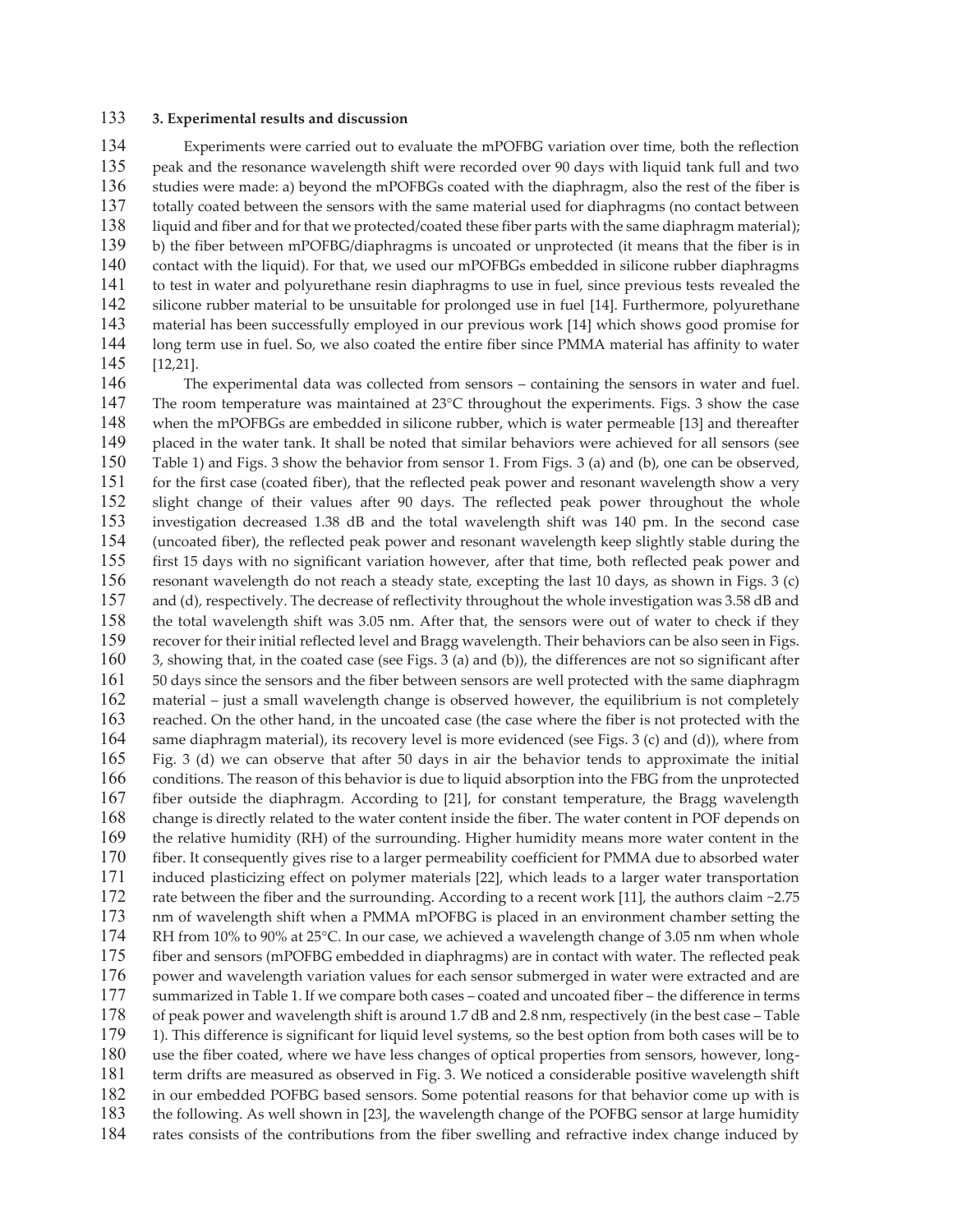relative humidity. Also, from [23] the authors conclude that the fiber volume change induced by water swelling takes a longer time to reach equilibrium than the refractive index change. On the other hand, the diaphragms embedding POFBG may play a key role, where the PMMA absorbs water, consequently the PMMA material swells after a long period in liquid and thereafter a significant change in its elastic modulus is achieved.

190



193 **Figure 3.** PMMA mPOFBGs reflection behavior and resonance wavelength variation over the time when the fiber is (a,b) coated and (c,d) uncoated, respectively. Sensors were submerged in water 90 days and 195 afterwards 5 days in air.

**Table 1.** Reflected peak power and wavelength variation values for each sensor submerged in water during 90 days.

|                     | Reflected peak power<br>variation (dB) |          | Wavelength shift |                   |
|---------------------|----------------------------------------|----------|------------------|-------------------|
| <b>Sensor</b>       |                                        |          |                  |                   |
| number              | Coated                                 | Uncoated | Coated           | Uncoated          |
| Sensor 1            | 1.38                                   | 3.58     | $140 \text{ pm}$ | $3.05 \text{ nm}$ |
| Sensor <sub>2</sub> | 1.25                                   | 3.78     | $198 \text{ pm}$ | $2.99$ nm         |
| Sensor 3            | 1.78                                   | 3.48     | $185 \text{ pm}$ | $2.94$ nm         |
| Sensor 4            | 1.46                                   | 3.11     | 210 pm           | $3.18 \text{ nm}$ |
| Sensor 5            | 1.57                                   | 3.35     | 159 pm           | $3.09$ nm         |

208 209

210

Similarly, pressure sensors were fabricated to carry out some tests using JET A-1 aviation fuel. 212 This fuel presents a density around 0.810 kg/L at 15 °C (less than water density, which is around 0.999 kg/L at 15°C [24]). Fig. 4 shows the case when the sensors are embedded in polyurethane resin diaphragms and thereafter placed in the fuel tank. The behavior from sensor 7 is shown in Fig. 4. From Figs. 4 (a) and (b), for the first case (all fiber coated), it can be observed that both reflected peak power and resonant wavelength show a slight change of their values after 90 days of experiment –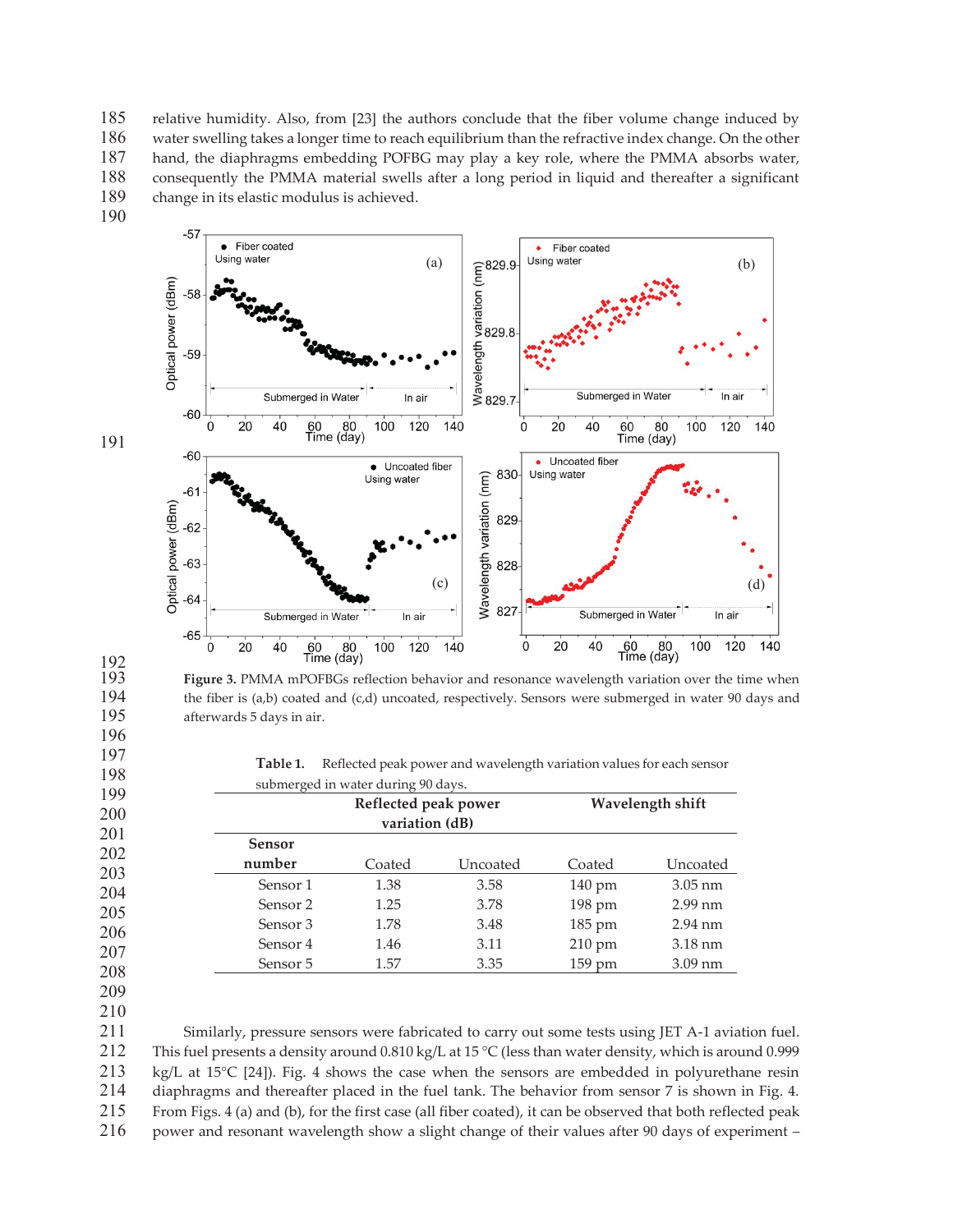the reflected peak power decreased 1.21 dB and the total wavelength shift was 154 pm. In the second case (uncoated fiber), the reflected peak power variation shows no significant change for the first 10 219 days and the resonant wavelength reaches a steady state except between 20<sup>th</sup> and 70<sup>th</sup> day, as shown in Figs. 4 (c) and (d), respectively. However, these changes were small when compared with the water 221 case. The decrease of reflected peak power after 90 days of experiment was 1.85 dB and the total<br>222 wavelength shift was 0.46 nm, of which 0.41 nm was the change resulting from the 20<sup>th</sup> day to 90<sup>th</sup> wavelength shift was 0.46 nm, of which 0.41 nm was the change resulting from the  $20<sup>th</sup>$  day to  $90<sup>th</sup>$ day. We noticed that PMMA material from POF does not absorb fuel and the reason for that small variation after 90 days is probably due to the amount of water in fuel, which is absorbed by PMMA 225 [7]. The reflected peak power and wavelength variation values for the three sensors submerged in fuel were extracted and are listed in Table 2. From these results we can conclude that the PMMA POFBGs reflectivity and wavelength changes in fuel is much smaller than in water. Also, from both cases, coated and uncoated fiber, the difference in terms of reflected peak power and wavelength shift is less than 0.80 dB and 380 pm (see Table 2), respectively.

230





**Table 2.** Reflected peak power and wavelength variation values for each sensor submerged in fuel

|               | Reflected peak power<br>variation (dB) |          | Wavelength shift |           |
|---------------|----------------------------------------|----------|------------------|-----------|
| <b>Sensor</b> |                                        |          |                  |           |
| number        | Coated                                 | Uncoated | Coated           | Uncoated  |
| Sensor 6      | 1.32                                   | 1.92     | $140 \text{ pm}$ | $0.50$ nm |
| Sensor 7      | 1.21                                   | 1.85     | $154 \text{ pm}$ | $0.46$ nm |
| Sensor 8      | 1.32                                   | 2.08     | $161 \text{ pm}$ | $0.54$ nm |

245 246

247 Although the coated case showed very low changes, indeed in both cases - using water and fuel 248 - the equilibrium is not completely reached as observed in Figs. 3 and 4. Therefore, some experiments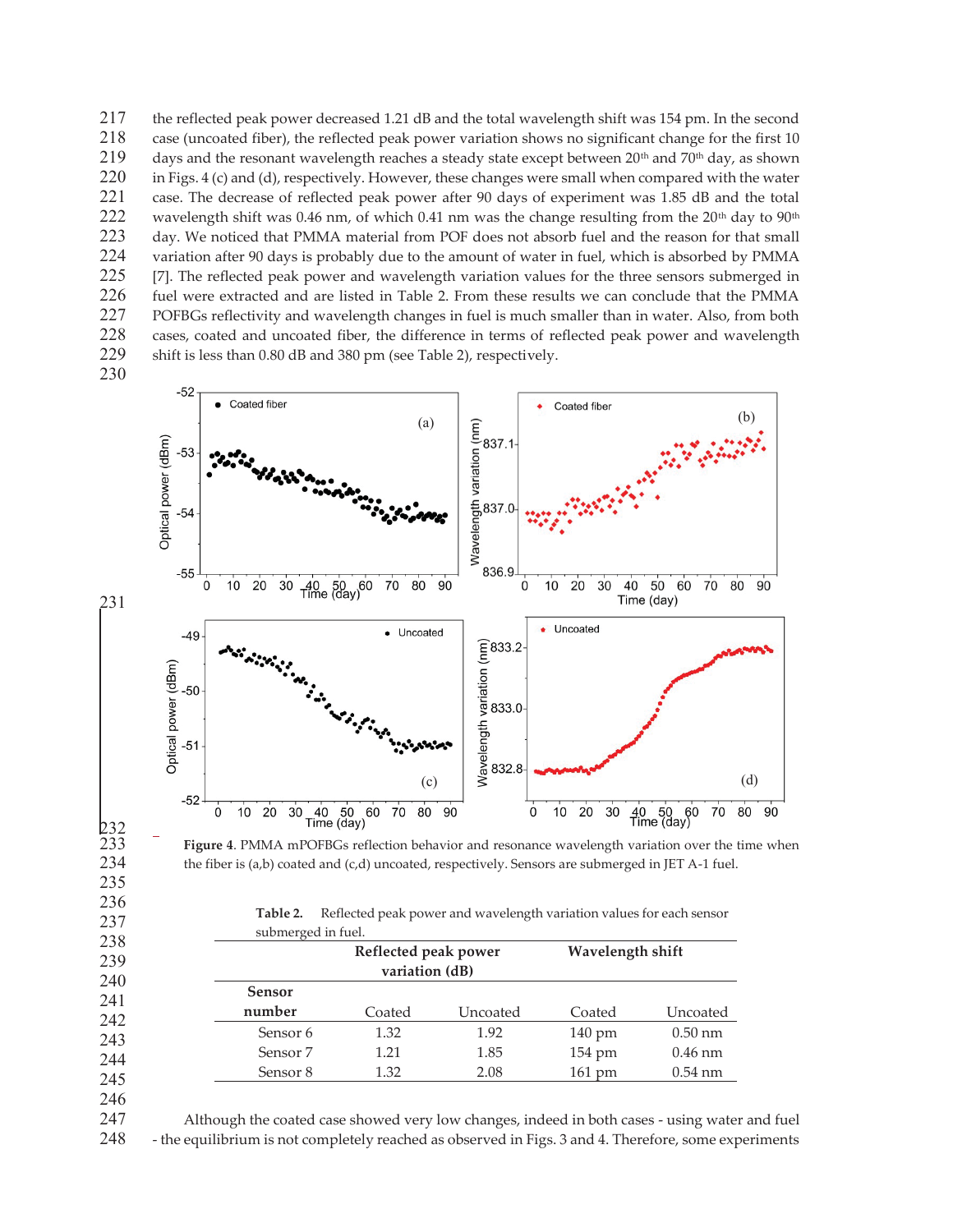were conducted using TOPAS mPOFBGs, which is an insensitive material to humidity as already reported in some works [9,10,25]. An array of two sensors (sensor 9 and sensor 10) based on TOPAS mPOFBGs embedded in polyurethane resin were produced and placed in contact with fuel to collect 252 some measurements (reflected peak power and wavelength changes) over 30 days. Note that we use<br>253 the TOPAS fiber unprotected between sensors (in direct contact with liquid). Fig. 5 (a) shows the 253 the TOPAS fiber unprotected between sensors (in direct contact with liquid). Fig. 5 (a) shows the 254 sensor 9 and there are no significant changes in the TOPAS mPOFBG optical spectrum since the sensor 9 and there are no significant changes in the TOPAS mPOFBG optical spectrum since the TOPAS fiber is insensitive to humidity. The wavelength shifts throughout the whole investigation for sensor 9 and sensor 10 were 39 pm and 36 pm, respectively, which is smaller than one third than the wavelength variation observed by coated sensors (compare Table 2 and Table 3). The reflected level for both sensors (sensor 9 and 10) presents no significant change – less than 0.35 dB in both cases (see Table 3). Fig. 5 (b) and (c) show the TOPAS mPOFBG reflection behavior and resonance wavelength variation over the time submerged in JET A-1 fuel, respectively. Indeed, the same behavior is kept when the sensors are out of fuel after 30 days. To conclude, TOPAS fiber is a promising fiber type to use in this kind of applications where a significant quantity of water may be present. 



Figure 5. (a) Reflected spectra of the TOPAS mPOFBG over 30 days when the sensor 9 is submerged in fuel. TOPAS mPOFBGs (b) reflection behavior and (c) resonance wavelength variation over the time for sensor 9 (when submerged in fuel during 30 days and afterwards in air during 30 days).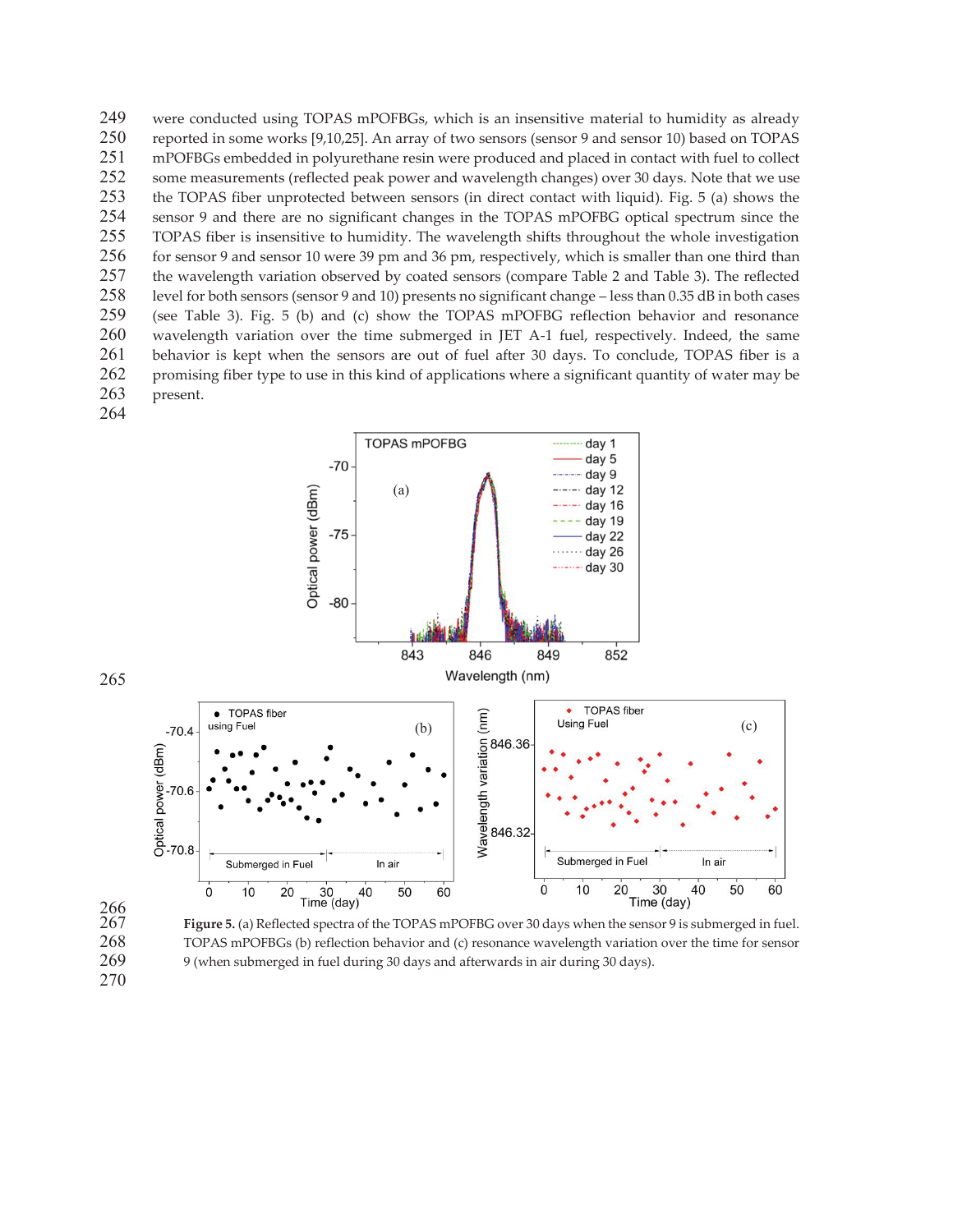| 271 | Table 3.      | Reflected peak power and wavelength variation values for each |                  |  |  |  |  |  |
|-----|---------------|---------------------------------------------------------------|------------------|--|--|--|--|--|
| 272 |               | sensor submerged in fuel using TOPAS mPOFBGs.                 |                  |  |  |  |  |  |
| 273 |               | Reflected peak power                                          | Wavelength shift |  |  |  |  |  |
| 274 |               | variation (dB)                                                | (pm)             |  |  |  |  |  |
| 275 | <b>Sensor</b> |                                                               |                  |  |  |  |  |  |
| 276 | number        |                                                               |                  |  |  |  |  |  |
| 277 | Sensor 9      | 0.26                                                          | 39               |  |  |  |  |  |
| 278 | Sensor 10     | 0.34                                                          | 36               |  |  |  |  |  |
| 279 |               |                                                               |                  |  |  |  |  |  |
| 280 |               |                                                               |                  |  |  |  |  |  |

#### **5. Conclusions**

For the first time, tests in water and JET A-1 fuel to investigate the time-dependent variation of both the reflectivity and resonance wavelength of mPOFBG array sensors embedded in diaphragms were reported. Both the reflection and the resonance wavelength shift were monitored over 90 days and two studies were made: the first case when all fiber is protected with the same diaphragm material and the second study when the fiber between sensors is uncoated – in direct contact with liquid. We concluded that the sensors in fuel can experience less change in terms of reflectivity and wavelength when compared in water because the aviation fuel has the ability to hold a certain amount of dissolved water. Also, when we used sensors in water, significant differences can be observed when we coat all fiber comparing with the uncoated case, achieving long-term drifts, possibly due to the sensitivity of PMMA to water. In the fuel case, these differences are significantly reduced as were shown. Although the coated case showed very low changes, indeed in both cases - using water and fuel - the equilibrium is not completely reached. Tests with an alternative POF material – TOPAS – revealed a much improved behavior, suggesting that TOPAS fiber should be a good option for long-term fuel monitoring applications. The study may be a very useful property for liquid level monitoring systems and even in corrosive environments such as fuel or oil tanks.

## **Acknowledgments**

298 This work was supported by Marie Curie Intra European Fellowship included in the 7th Framework Program<br>299 of the European Union (project PIEF-GA-2013-628604). The research leading to these results has also received of the European Union (project PIEF-GA-2013-628604). The research leading to these results has also received funding from the People Programme (Marie Curie Actions) of the European Union's Seventh Framework 301 Programme FP7/2007-2013/ under REA grant agreement No. 608382. C. A. F. Marques also acknowledge the 302 financial support from FCT through the fellowship SFRH/BPD/109458/2015. The authors are grateful to Prof. Ole 302 financial support from FCT through the fellowship SFRH/BPD/109458/2015. The authors are grateful to Prof. Ole<br>303 Bang and Dr. David Sáez-Rodríguez for providing the fibers used in this work.

Bang and Dr. David Sáez-Rodríguez for providing the fibers used in this work.

## **References**

- 305 1. D. J. Webb, "Fiber Bragg grating sensors in polymer optical fibers," Meas. Sci. Technol. 26, 092004 (2015).<br>306 2. K. Peters. "Polymer optical fiber sensors A review." Smart Mater. Struct. 20. 013002 (2011).
- 2. K. Peters, "Polymer optical fiber sensors A review," Smart Mater. Struct. 20, 013002 (2011).
- 3. C. A. F. Marques, L. Bilro, L. Kahn, R. A. Oliveira, D. J. Webb, R. N. Nogueira, "Acousto-Optic effect in microstructured polymer fiber Bragg gratings: simulation and experimental overview", J. Lightwave Technol. 31, 1551 (2013).
- 4. A. Stefani, S. Andresen, W. Yuan, N. Herholdt-Rasmussen, O. Bang, "High sensitivity polymer optical fiber Bragg grating-based accelerometer", IEEE Photonics Technol. Lett. 24, 763 (2012).
- 5. Z. Xiong, G. D. Peng, B. Wu, P. L. Chu, "Highly tunable Bragg gratings in single-mode polymer optical fibers," IEEE Photonics Technol. Lett. 11, 352 (1999).
- 6. N. G. Harbach, "Fiber Bragg gratings in polymer optical fibers," PhD Thesis, Lausanne, EPFL (2008).
- 7. C. Zhang, X. Chen, D. J. Webb, G. D. Peng, "Water detection in jet fuel using a polymer optical fiber Bragg grating," Proc. SPIE 7503, 750380 (2009).
- 8. C. Zhang, W. Zhang, D. J. Webb, G. D. Peng, "Optical fiber temperature and humidity sensor," Electron. Lett. 46, 643 (2010).
- 9. W. Yuan, L. Khan, D. J. Webb, K. Kalli, H. K. Rasmussen, A. Stefani, O. Bang, "Humidity insensitive TOPAS polymer fiber Bragg grating sensor," Opt. Express 19, 19731 (2011).